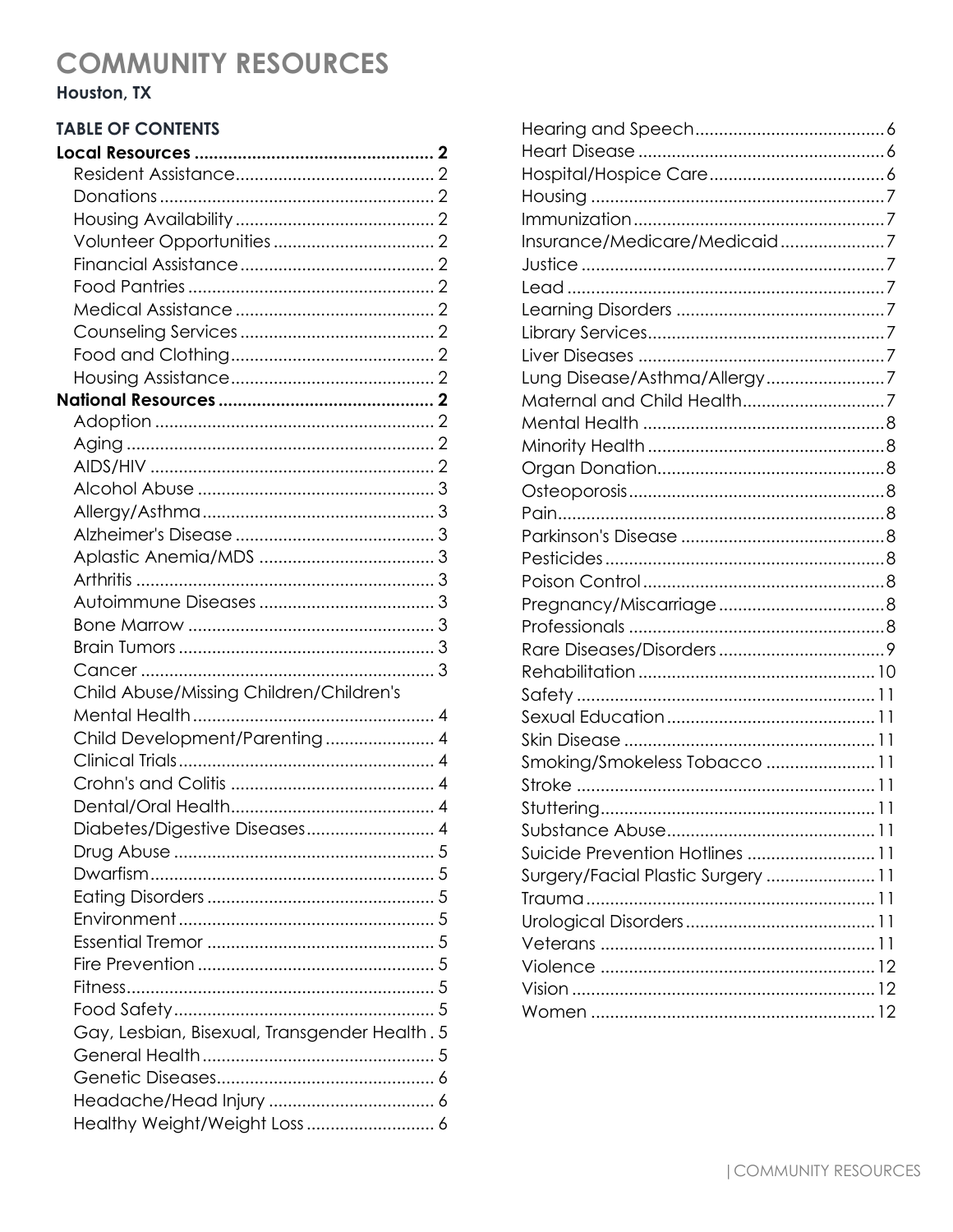**Houston, TX**

## **LOCAL RESOURCES**

RESIDENT ASSISTANCE Harris County Community Service 832-927-4700 https://csd.harriscountytx.gov/Pages/AboutUs.aspx

DONATIONS Goodwill of Houston 713-590-3149 https://www.goodwillhouston.org/

HOUSING AVAILABILITY Harris County Community Service 832-927-4700 https://csd.harriscountytx.gov/Pages/AboutUs.aspx

https://housingandcommunityresources.net/wpcontent/uploads/2019/10/EMERGENCY-ASSISTANCE-MATRIX-English-10.2019.pdf

Volunteer Opportunities Harris County Volunteer Department https://cscd.harriscountytx.gov/Lists/Volunteer/NewFo rm.aspx?source=/Pages/VolunteerThankYou.aspx

FINANCIAL ASSISTANCE Harris County Financial Assistance 713-566-6509 https://www.harrishealth.org/access-care/patienteligibility

FOOD PANTRIES Houston Food Pantry

#### **NATIONAL RESOURCES**

ADOPTION **AdoptUSKids** (888) 200-4005 (877) 236-7831 (Spanish) **Bethany Christian Services** (800) 238-4269 (Crisis Hotline) **Child Welfare Information Gateway** (800) 394-3366 **National Adoption Center** (800) TO-ADOPT (862-3678)

AGING **American Health Assistance Foundation**

#### https://www.foodpantries.org/ci/tx-houston

MEDICAL ASSISTANCE Harris County Medical Assistance 713-566-6509 https://www.harrishealth.org/access-care/patienteligibility

COUNSELING SERVICES Houston Health Department 832-393-4301 https://www.houstontx.gov/health/Aging/benefits\_cou nseling.html

Harris Center for Mental Health and IDD 713-970-7000 option 1 https://www.theharriscenter.org/

FOOD AND CLOTHING https://www.needhelppayingbills.com/html/houston\_fr ee\_clothing\_closets.html

http://hchatexas.org/wp-content/uploads/Emergency-Assistance-List-04-30-14.pdf

HOUSING ASSISTANCE Harris County Housing Authority 713-578-2100

(800) 437-2423 **Eldercare Locator**  (800) 677-1116 **National Institute of Aging** (800) 222-2225 (800) 222-4225 (TTY) **National Institute on Aging Information Center**  (800) 222-2225 (800) 222-4225 (TTY)

AIDS/HIV **AIDSinfo** (800) 448-0440 (888) 480-3739 (TTY)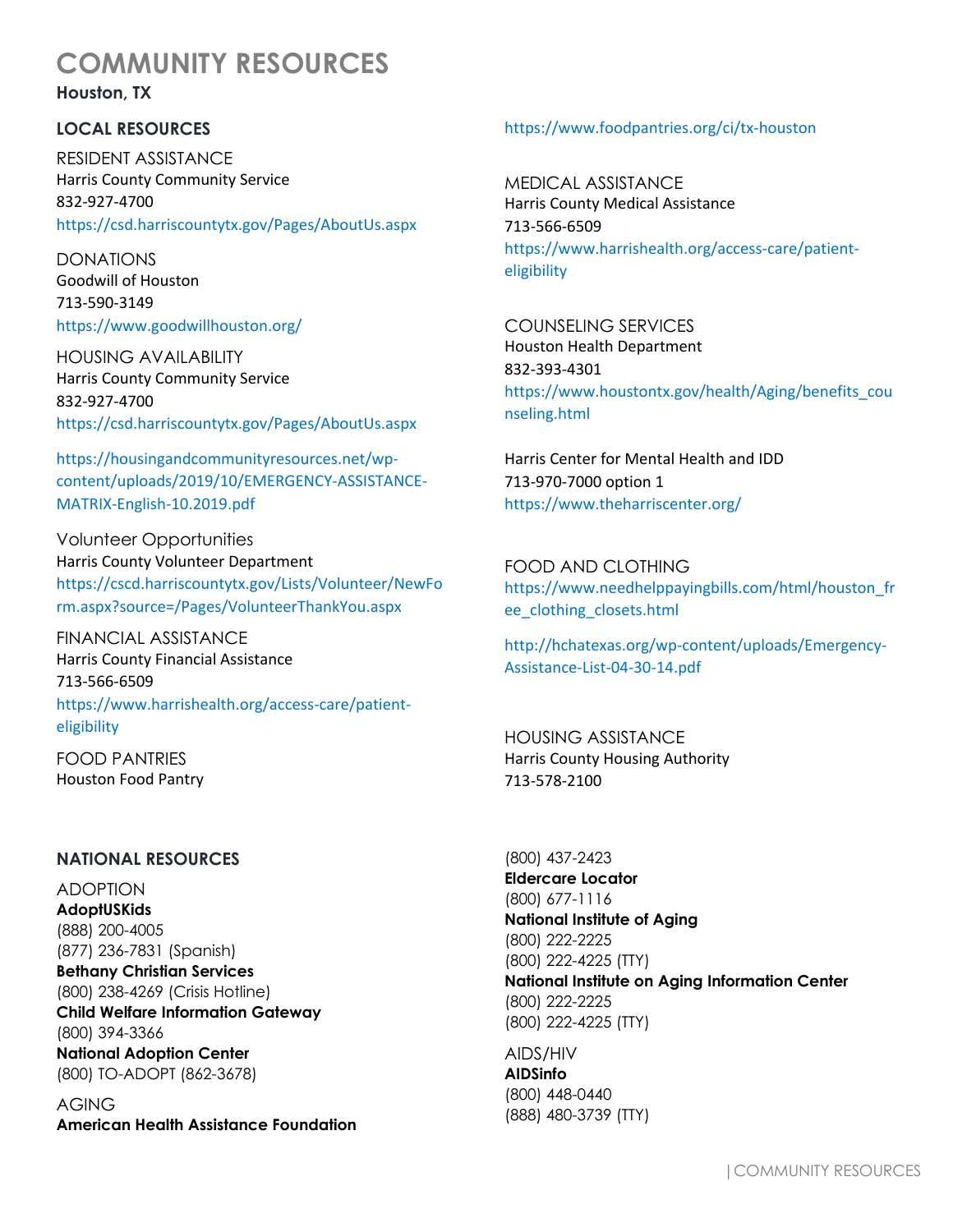## **Houston, TX**

Spanish-speaking health information specialists are available

## **CDC INFO**

(800) CDC-INFO (232-4636) (English/Spanish) (888) 232-6348 (TTY)

**CDC National Prevention Information Network** (800) CDC-INFO (232-4636) (English/Spanish) (888) 232-6348 (TTY)

**Project Inform HIV/AIDS Treatment Hotline** (800) 822-7422

## ALCOHOL ABUSE

**AdCare Hospital Helpline** (800) 252-6465 **Al-Anon Family Group Headquarters** (888) 4AL-ANON (425-2666)

**Alcohol and Drug Referral Helpline** (800) 662-HELP (4357)

**Calix Society** (800) 398-0524

**National Council on Alcoholism and Drug Dependence, Inc.**  (800) NCA-CALL (622-2255)

**National Institute on Drug Abuse Research Dissemination Center** (877) NIDA-NIH (643-2644)

## ALLERGY/ASTHMA

**Asthma and Allergy Foundation of America** (800) 7-ASTHMA (727-8462), ext. 254 **Food Allergy Research and Education** (800) 929-4040

ALZHEIMER'S DISEASE **Alzheimer's Association Helpline** (800) 272-3900 (866) 403-3073 (TDD) **Alzheimer's Disease Education and Referral Center** (800) 438-4380

APLASTIC ANEMIA/MDS **Aplastic Anemia and MDS International Foundation, Inc.** (800) 747-2820

**ARTHRITIS Arthritis Foundation** (800) 283-7800 **Arthritis National Research Foundation** (800) 588-2873

# **National Institute of Arthritis and Musculoskeletal and Skin Diseases Information Clearinghouse**

(877) 226-4267 (301) 565-2966 (TTY)

AUTOIMMUNE DISEASES **American Autoimmune Related Diseases Association, Inc.** (800) 598-4668

BONE MARROW **National Bone Marrow Transplant Link** (800) LINK-BMT (546-5268) **National Marrow Donor Program®** (800) MARROW-2 (627-7692)

### BRAIN TUMORS

**American Brain Tumor Association** (800) 886-2282

**Children's Brain Tumor Foundation**  (866) 228-HOPE (228-4673)

**National Brain Tumor Society** (800) 770-8287 (800) 934-2873 (Patient Services)

# **CANCER**

**American Cancer Society** (800) 227-2345 (Voice/TDD/TTY) **American Childhood Cancer Organization** (855) 858-2226 **American Institute for Cancer Research** (800) 843-8114 **Breast Cancer Network of Strength** (800) 221-2141 (English and Spanish) **Cancer Hope Network**  (877)-HOPENET (467-3638) **CancerCare, Inc.**  (800) 813-4673 **Kidney Cancer Association**  (800) 850-9132 **National Cancer Institute's Cancer Information Service**  (800) 4-CANCER (422-6237) (English and Spanish) (800) 332-8615 (TTY) **Support for People with Oral and Head and Neck Cancer** (800) 377-0928 **Susan G. Komen for the Cure**  (877) GO KOMEN (465-6636)

**Us TOO International Prostate Cancer Education and Support Network**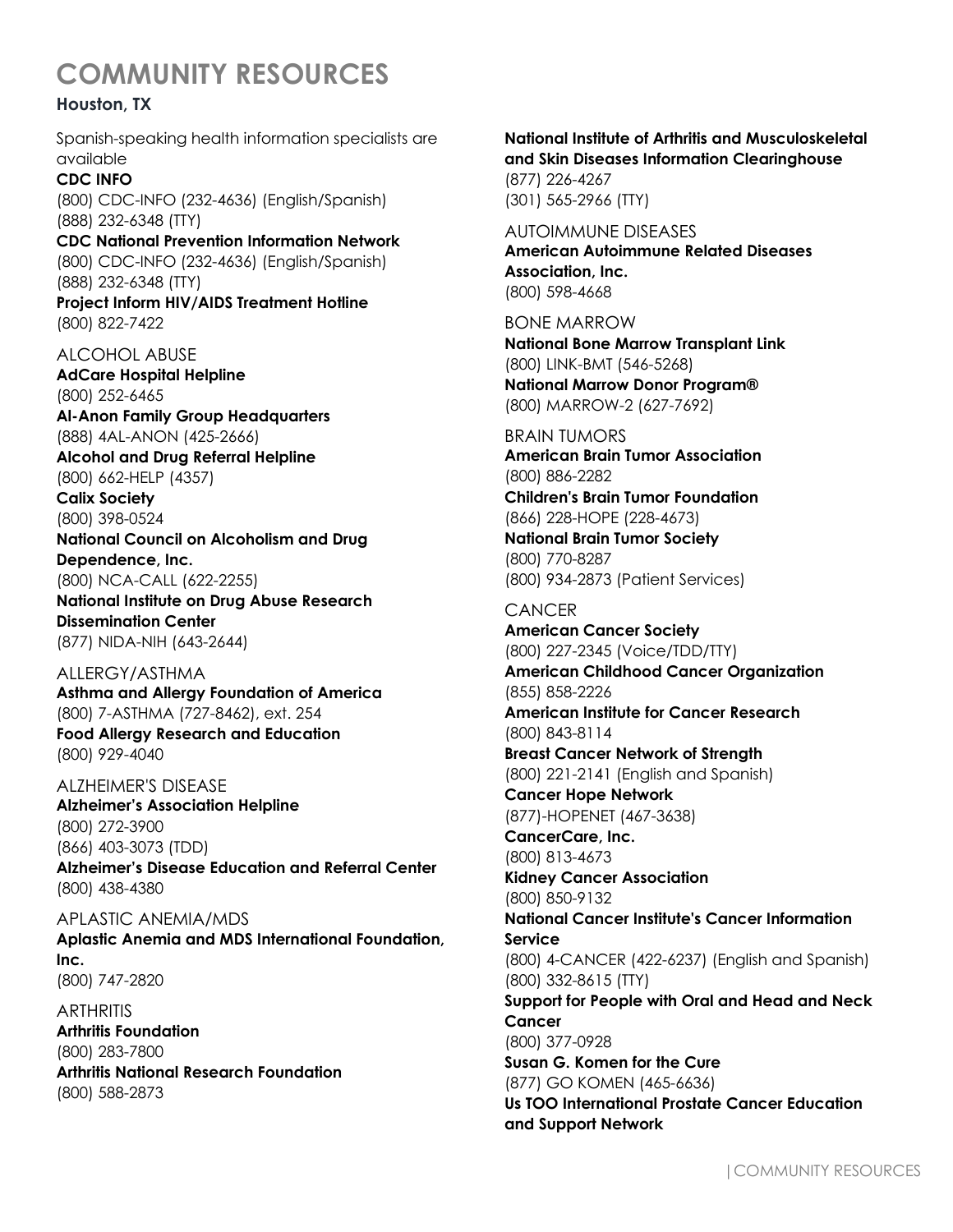## **Houston, TX**

(800) 80-Us TOO (808-7866) **Zero – The Project to End Prostate Cancer** (888) 245-9455

CHILD ABUSE/MISSING CHILDREN/CHILDREN'S MENTAL HEALTH

**Boys Town National Hotline**  (800) 448-3000 (800) 448-1833 (TDD) Spanish-speaking operators are available.

**Child Find of America, Inc.** (800) I-AM-LOST (426-5678) (800) A-WAY-OUT (292-9688) (Parental abduction) **Childhelp®** 

**National Child Abuse Hotline** (800) 4-A-CHILD (422-4453)

**Covenant House Hotline**  (800) RUNAWAY

**National Center for Missing and Exploited Children®**  (800) THE-LOST (843-5678) (800) 826-7653 (TTY) **National Institute of Mental Health Resource** 

**Information Center**  (866) 615-NIMH (6464) (866) 415-8051 (TTY)

CHILD DEVELOPMENT/PARENTING **Eunice Kennedy Shriver National Institute of Child Health and Human Development Information Resource Center** (800) 370-2943 (888) 320-6942 (TTY) (866) 760-5947 (Fax) **MAGIC Foundation for Children's Growth**  (800) 362-4423 **National Association for the Education of Young Children**  (800) 424-2460 **National Organization on Fetal Alcohol Syndrome**  (800) 66-NOFAS (666-6327)

**Zero to Three: National Center for Infants, Toddlers and Families**  (800) 899-4301

CLINICAL TRIALS **CenterWatch Clinical Trials Listing Service** (866) 219-3440 **National Institutes of Health Clinical Center** (800) 411-1222 (Patient Recruitment) (866) 411-1010 (TTY)

**Crisis Intervention A-WAY-OUT** (800) 292-9688

**National Runaway Switchboard**  (800) RUNAWAY (786-2929) (800) 621-0394 (TDD) Has access to AT&T Language Line

CROHN'S AND COLITIS **Crohn's and Colitis Foundation of America, Inc.**  (800) 932-2423

DENTAL/ORAL HEALTH **Academy of General Dentistry** (888) 243-3368 (877) 292-9327 (Referral Line) **CDC Division of Oral Health Centers for Disease Control and Prevention** (800) 232-4636 (English/Spanish) (888) 232-6348 (TTY) **National Oral Health Information Clearinghouse** (866) 232-4528

DIABETES/DIGESTIVE DISEASES **American Association of Diabetes Educators** (800) 338-3633 ext. 4822 **American Diabetes Association**  (800) 342-2383 (800) ADA-ORDER (232-6455) **Juvenile Diabetes Research Foundation International** (800) 533-CURE (533-2873) **National Digestive Diseases Information Clearinghouse** (800) 891-5389 (866) 569-1162 (TTY) **Disabilities/Special Education National Diabetes Information Clearinghouse** (800) 860-8747 (866) 569-1162 (TTY) **Disabling Conditions/Disabilities Access Americans with Disabilities Act Information Line** (800) 514-0301 (800) 514-0383 (TTY) Spanish-speaking operators are available. **Amputee Coalition of America National Limb Loss Information Center** (888) AMP-KNOW (267-5669) **Children's Craniofacial Association**  (800) 535-3643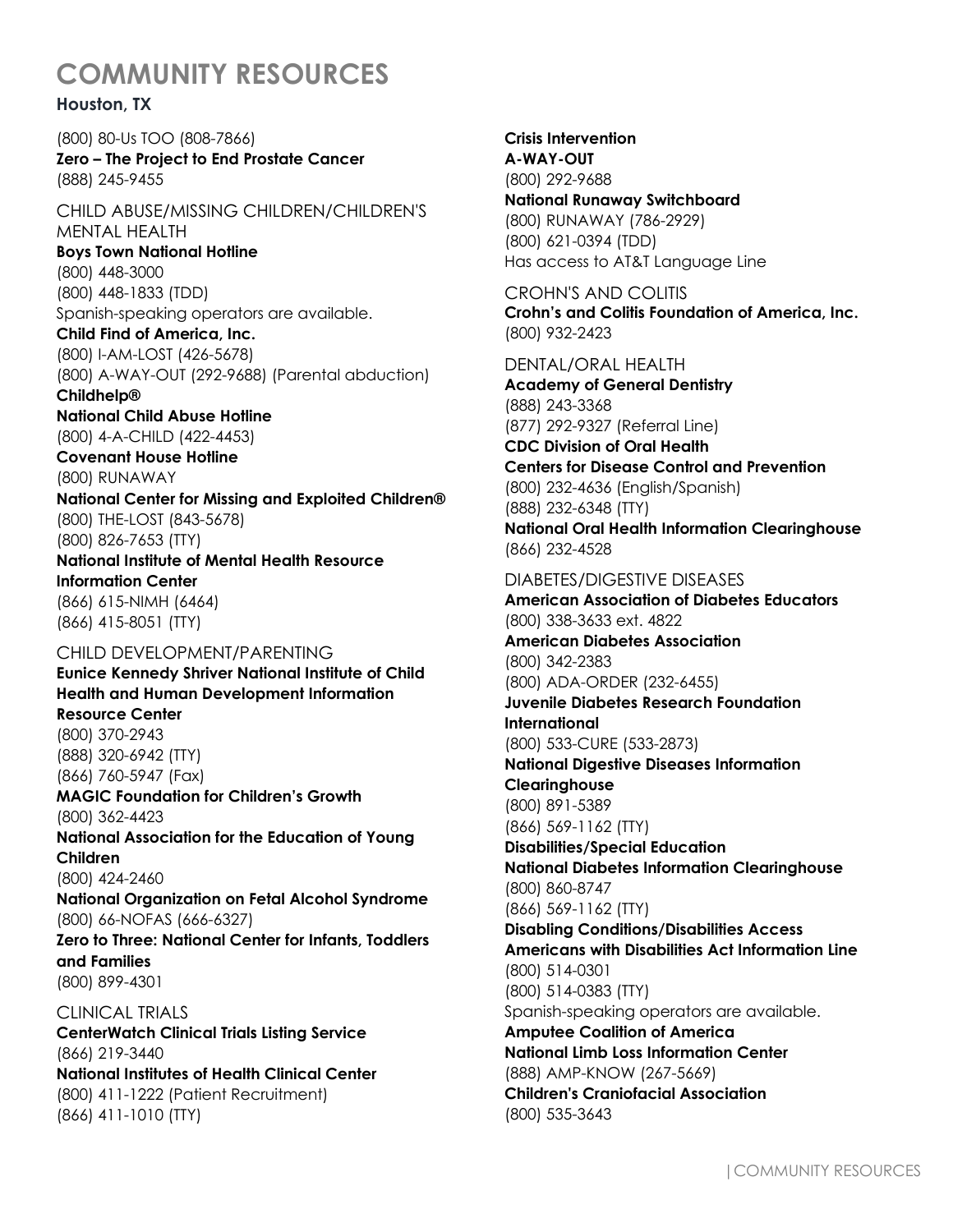### **Houston, TX**

**Cleft Palate Foundation** (800) 242-5338 **DBTAC: Mid-Atlantic Americans with Disabilities Act Center**  (800) 949-4232 (Voice/TTY) **Easter Seals**  (800) 221-6827 **FACES: The National Craniofacial Association**  (800) 332-2373 **Families of Spinal Muscular Atrophy**  (800) 886-1762 **Job Accommodation Network**  (800) 526-7234 (877) 781-9403 (TTY) Services available in English, Spanish, and French. **National Center on Birth Defects and Developmental DISABILITIES Centers for Disease Control and Prevention** (800) 232-4636 (800) 232-6348 (TTY) **National Rehabilitation Information Center** (800) 346-2742 DRUG ABUSE **Drug Help** (800) 662-HELP **Housing and Urban Development Drug Information and Strategy Clearinghouse**  (800) 483-2209 **Pride Surveys**  (800) 279-6361 DWARFISM **Human Growth Foundation**  (800) 451-6434 EATING DISORDERS **National Eating Disorders Association** (800) 931-2237 (Helpline) ENVIRONMENT **Asbestos Ombudsman Hotline** (800) 368-5888 **Environmental Justice Information Line U.S. Environmental Protection Agency** (800) 962-6215 (English/Spanish) ESSENTIAL TREMOR **International Essential Tremor Foundation** (888) 387-3667

FIRE PREVENTION **National Fire Protection Association**  (800) 344-3555 (Customer Service)

#### **FITNESS**

**Aerobics and Fitness Foundation of America** (800) 446-2322 option 1 (Enrollment Advisors) (800) 446-2322 option 2 (Member Services)

**American Council on Exercise** (888) 825-3636 **American Running Association**

(800) 776-2732 ext. 13 or ext. 12 **YMCA of the USA** (800) 872-9622

## FOOD SAFETY

**Center for Food Safety and Applied Nutrition U.S. Food and Drug Administration** (888) 723-3366 (Seafood line) **U.S. Department of Agriculture Meat and Poultry Hotline** (888) MPHotline (674-6854) (800) 256-7072 (TTY) **U.S. Fish & Wildlife Service** (800) 344-WILD (344-9453) GAY, LESBIAN, BISEXUAL, TRANSGENDER HEALTH **Gay, Lesbian, Bisexual, and Transgender Helpline** (888) 340-4528 **Gay, Lesbian, Bisexual, and Transgender National Hotline**  (888) THE-GLNH (843-4564) **Lambda Legal** (866) 542-8336 (Help Desk) **National Center for Lesbian Rights** (800) 528-6257 (Legal Information Line) **Peer Listening Line** (800) 399-7337 **Trevor Helpline** (866) 488-7386 GENERAL HEALTH **Office of Disease Prevention and Health Promotion, National Health Information Center** 

(240) 453-8281 (Fax)

**Agency for Healthcare Research and Quality Publications Clearinghouse**

(800) 358-9295 (888) 586-6340 (TDD)

**American Academy of Family Physicians** (800) 274-2237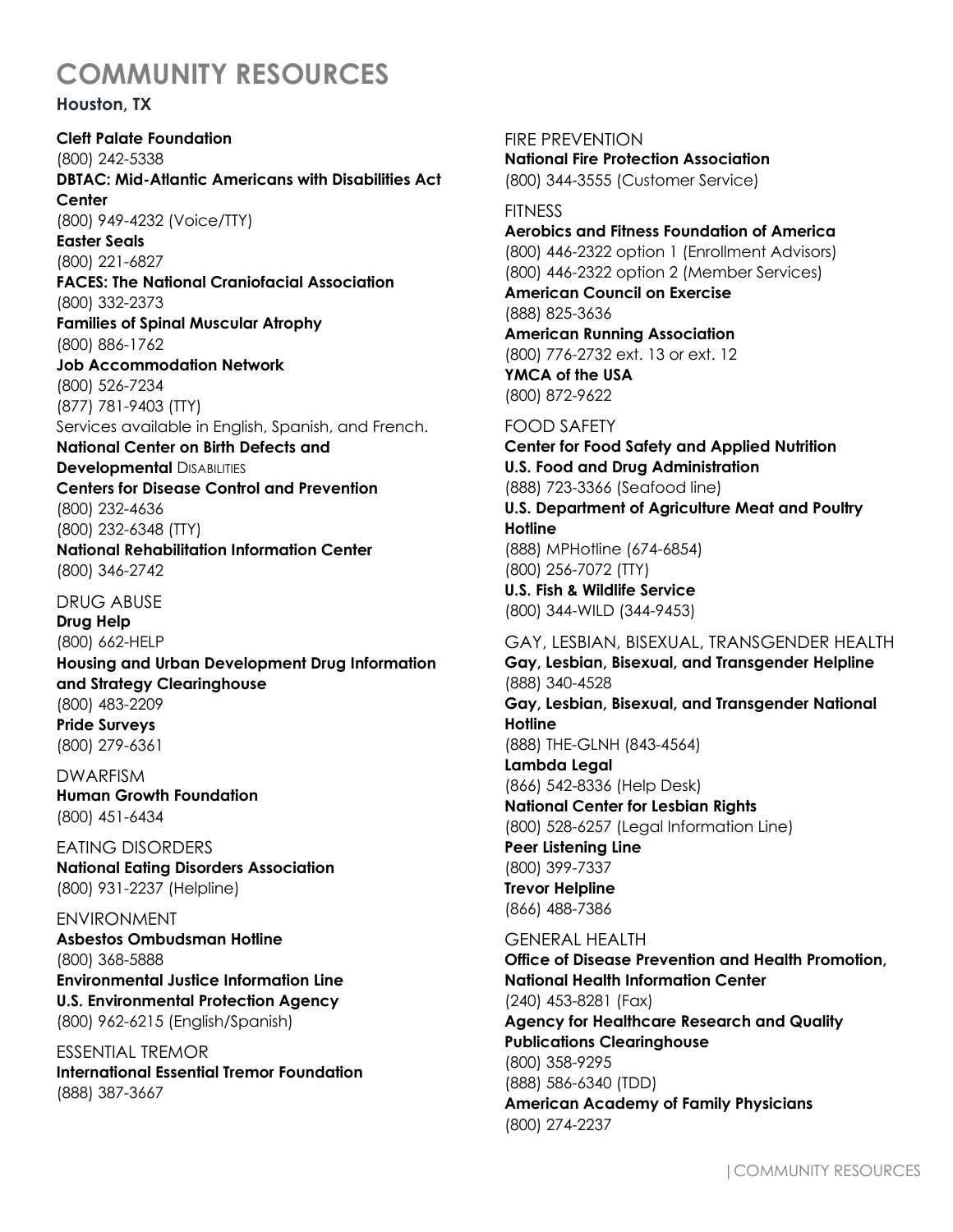### **Houston, TX**

**American Osteopathic Association** (800) 621-1773 **Angel Flight Mid-Atlantic** (800) 296-3797 **Health Resources and Services Administration Information Center** (888) ASK-HRSA (275-4772) (877) 897-9910 (TTY/TDD) **MedicAlert® Foundation** (888) 633-4298 **National Center for Chronic Disease Prevention and Health Promotion Centers for Disease Control and Prevention** (800) 232-4636 (888) 232-6348 (TTY) **National Center for Complementary and Alternative Medicine Clearinghouse** (888) 644-6226 (866) 464-3615 (TTY) (866) 464-3616 (Fax) **National Center for Health Statistics Centers for Disease Control and Prevention** (800) 232-4636 (888) 232-6348 (TTY) **National Health Service Corps** (800) 221-9393 Scholarships/Loan Repayment & Job Opportunities in Underserved Areas (877) 897-9910 (TTY) **National Hispanic Family Health Helpline** (866) SU-FAMILIA (783-2645) **National Injury Information Clearinghouse** (800) 638-2772 (Consumer Hotline) **National Patient Travel Helpline** (800) 296-1217 **U.S. Food and Drug Administration** (888) INFO-FDA (463-6332) (866) 300-4374 **Well Spouse Association**  (800) 838-0879 GENETIC DISEASES **Genetic and Rare Diseases Information Center** (888) 205-2311 (888) 205-3223 (TTY) **March of Dimes**

(800) 367-6630 (Product catalog) HEADACHE/HEAD INJURY **National Brain Injury Information Center** 

(800) 444-6443

**National Headache Foundation** (888) 643-5552

HEALTHY WEIGHT/WEIGHT LOSS **Weight Control Information Network National Institute of Diabetes and Digestive and Kidney Diseases** (877) 946-4627

HEARING AND SPEECH **American Society for Deaf Children** (800) 942-ASDC (942-2732) **American Speech-Language-Hearing Association** (800) 638-8255 **Dial A Hearing Screening Test (Occupational Hearing Services)** (800) 222-EARS (Voice/TTY) **Hear Now** (800) 328–8602 (Voice/TDD) **International Hearing Society** (800) 521-5247 (Hearing Aid Helpline) **National Family Association for Deaf-Blind** (800) 255-0411 (Voice/TTY) **National Institute on Deafness and Other Communication Disorders Information Clearinghouse** (800) 241-1044 (800) 241-1055 (TTD/TTY) **Vestibular Disorders Association** (800) 837-8428 HEART DISEASE **American Heart Association**

(800) 242-8721 **Heart Information Center**  (800) 292-2221 (English/Spanish) **Hormonal Disorders**

**Hormone Foundation** (800) HORMONE (467-6663) **National Endocrine and Metabolic Diseases Information Service** (888) 828-0904

#### HOSPITAL/HOSPICE CARE

**Caring Connections (A program of the National Hospice and Palliative Care Organization)** (800) 658-8898 Helpline **Hill-Burton Medical Care Program**  (800) 638-0742 (800) 492-0359 (Maryland)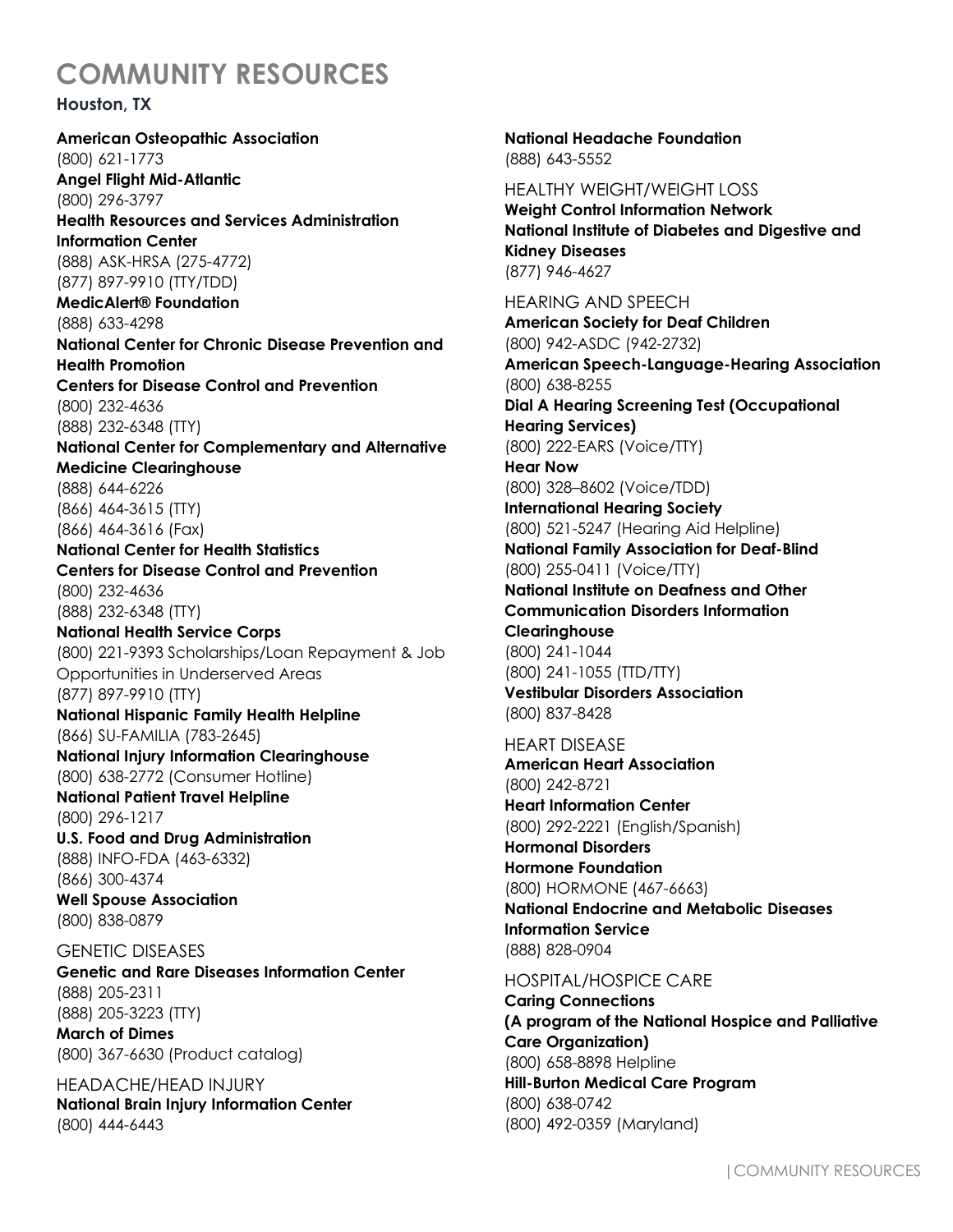## **Houston, TX**

#### **National Association of Hospital Hospitality Houses, Inc.**

### (800) 542-9730

**Shriners Hospital for Children Referral Line** (800) 237-5055 (800) 361-7256

### HOUSING

**HUD USER** (800) 245-2691 (800) 927-7589 (TDD)

**Public and Indian Housing Information and Resource Center Public and Indian Housing Information and Resource Center** (800) 955-2232

#### IMMUNIZATION

**National Center for Immunization and Respiratory Diseases**

**Centers for Disease Control and Prevention** (800) CDC-INFO (232-4636) (English/Spanish) (800) 232-6348 (TTY)

**Infectious Diseases & Influenza (Flu) Centers for Disease Control and Prevention** (800) 232-4636 (English/Spanish) (800) 232-6348 (TTY)

**National Institute of Allergy and Infectious Diseases** (866) 284-4107 (800) 877-8339 (TDD)

### INSURANCE/MEDICARE/MEDICAID

**Centers for Medicare & Medicaid Services**

(877) 267-2323 (Headquarters) (800) 633-4227 (Medicare Service Center) (866) 226-1819 (Headquarters TTY) (877) 486-2048 (Medicare Service Center TTY)

#### **DHHS Office of Inspector General** (800) 447-8477 (Hotline)

**HealthCare.gov – Health Insurance Marketplace** 1-800-318-2596 (Individuals & Families – English/Spanish) 1-855-889-4325 (Individuals & Families – English/Spanish – TYY) Available 24 hours a day, 7 days a week. 711 (Small Business with 50 or fewer employees – English/Spanish) 711 (Small Business with 50 or less employees – English/Spanish – TTY) Available Monday through Friday, 9 a.m. to 7 p.m. (Eastern time)

#### **Insure Kids Now Hotline**

**Health Resources and Services Administration** (877) 543-7669

**Pension Benefit Guaranty Corporation** (800) 400-PBGC (400-7242) **Social Security Administration**

(800) 772-1213 (800) 325-0778 (TTY)

# **JUSTICE**

**National Criminal Justice Reference Service** (800) 851-3420

## **LEAD**

**National Lead Information Center** (800) 424-5323

LEARNING DISORDERS **Children and Adults with Attention Deficit/Hyperactivity Disorders** (800) 233-4050 (English/Spanish)

### LIBRARY SERVICES **Captioned Media Program, National Association for the Deaf** (800) 237-6213 (800) 237-6819 (TTY) (800) 538-5636 (Fax) **Learning Ally** (800) 221-4792 **National Library of Medicine National Institutes of Health** (888) 346-3656 (800) 735-2258 (TDD) **National Library Service for the Blind and Physically Handicapped** (800) 424-8567

(202) 707-0744 (TDD/TTY)

### LIVER DISEASES

**American Liver Foundation** (800) GO-LIVER (465-4837) **Hepatitis Foundation International** (800) 891-0707

LUNG DISEASE/ASTHMA/ALLERGY **American Lung Association** (800) LUNG-USA (586-4872)

MATERNAL AND CHILD HEALTH **La Leche League International** (800) La Leche (525-3243)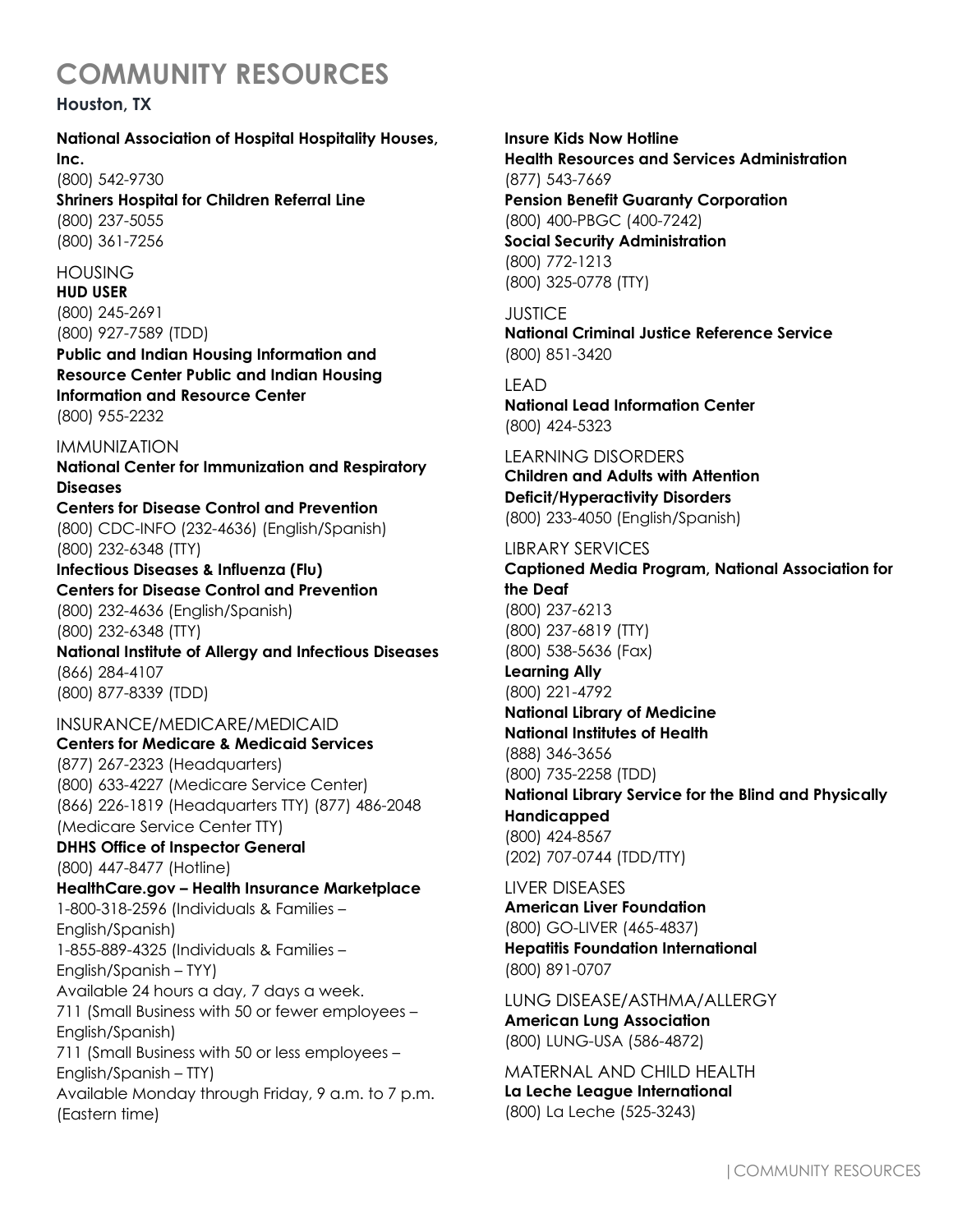#### **Houston, TX**

**National Life Center/Pregnancy Hotline** (800) 848-5683

MENTAL HEALTH **Mental Health America**  (800) 969-6642 **National Alliance on Mental Illness** (800) 950-6264 Helpline **National Council on Problem Gambling** (800) 522-4700 **National Gaucher Foundation** (800) 504-3189 **The ARC of the United States** (800) 433-5255

MINORITY HEALTH **Office of Minority Health Resource Center** (800) 444-6472

ORGAN DONATION **Living Bank** (800) 528-2971 **United Network for Organ Sharing** (888) TXINFO1 (894-6361)

**OSTEOPOROSIS National Osteoporosis Foundation** (800) 231-4222 **NIH Osteoporosis and Related Bone Diseases~National Resource Center** (800) 624-2663

PAIN **American Chronic Pain Association** (800) 533-3231 **Paralysis and Spinal Cord Injury Christopher and Dana Reeve Foundation**  (800) 225-0292 **Paralyzed Veterans of America**

(800) 424-8200 (800) 795-4327 (TTY) PARKINSON'S DISEASE

**American Parkinson's Disease Association** (800) 223-2732 **National Parkinson Foundation, Inc.** (800) 473-4636 **Parkinson's Disease Foundation** (800) 457-6676

**PESTICIDES National Pesticide Information Center** (800) 858-7378 (TDD capability)

POISON CONTROL **Poison Help Hotline** (800) 222-1222

PREGNANCY/MISCARRIAGE **Bradley Method of Natural Childbirth** (800) 422-4784 **DES Action USA** (800) DES-9288 (337-9288) **International Childbirth Education Association** (800) 624-4934 (Book Center orders) **Lamaze International** (800) 368-4404 **Liberty Godparent Home** (800) 542-4453 **National Abortion Federation** (800) 772-9100

PROFESSIONALS

**AboutFace** (800) 665-3223 ext. 21 **Academy of Laser Dentistry** (877) 527-3776 **American Academy of Cosmetic Dentistry** (800) 543-9220 **American Academy of Oral and Maxillofacial Pathology** (888) 552-2667 **American Academy of Oral and Maxillofacial Surgeons** (800) 822-6637 **American Alliance for Health, Physical Education, Recreation and Dance** (800) 213-7193 **American Association of Critical Care Nurses** (800) 899-2226 (800) 809-2273 **American Association of Endodontists** (800) 872-3636 **American Council for the Blind** (800) 424-8666 **American Counseling Association**  (800) 347-6647 **American Dental Assistants Association** (877) 874-3785

**American Nurses Association**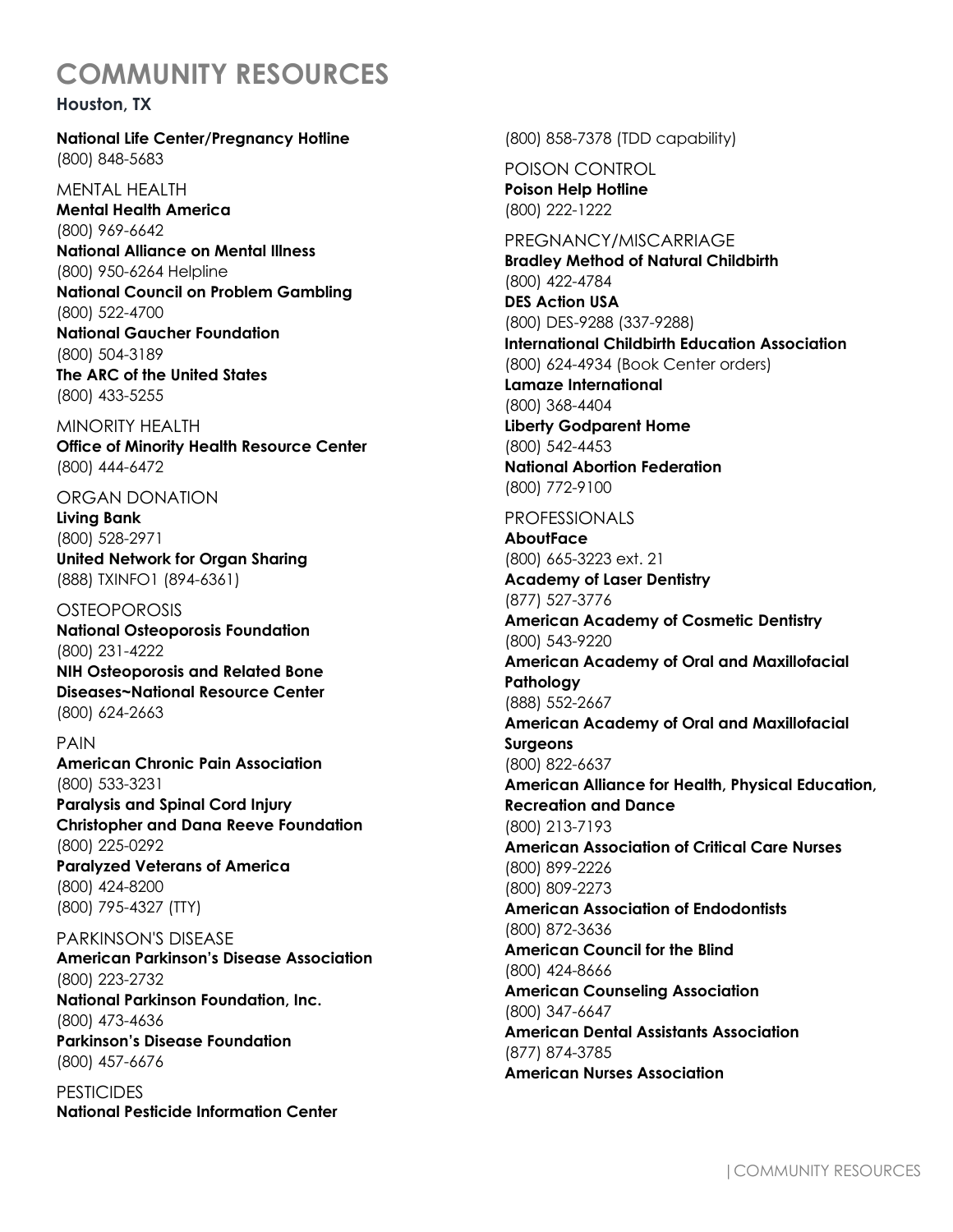## **Houston, TX**

(800) 274-4ANA (274-4262) (800) 923-7709 (800) 284-CERT (284-2378) **American Orthodontic Society** (800) 448-1601 **AmeriFace** (888) 486-1209 **Association for Applied Psychophysiology and Biofeedback** (800) 477-8892 **Association of periOperative Registered Nurses** (800) 755-2676 **College of American Pathologists** (800) 323-4040 **Dystonia Medical Research Foundation** (800) 377-3978 **Federal Emergency Management Agency** (800) 621-FEMA (621-3362) 1-800-462-7585 (TTY) (800) 621-3362 (VRS) **Glaucoma Research Foundation** (800) 826-6693 **Immune Deficiency Foundation** (800) 296-4433 **Indian Health Service Division of Oral Health** (800) 447-3368 (Dental Vacancies) **International Chiropractors Association** (800) 423-4690 **Leukemia & Lymphoma Society** (800) 955-4572 **Lighthouse International** (800) 829-0500 **Medical Institute for Sexual Health** (800) 892-9484 (Publication orders only) **National Clearinghouse of Rehabilitation Training Materials** (866) 821-5355 **National Institute for Occupational Safety and Health Information Inquiry Service** (800) 232-4636 (888) 232-6348 (TTY) **National Jewish Health, National Asthma Center Lung Line** (877) CALL-NJH (22l-1654) (877) 225-5654 **National Resource Center on Domestic Violence** (800) 799-7233 (800) 787-3224 (TTY)

**National Technical Information Service** (800) 584-8332 **Prevent Child Abuse America** (800) 244-5373 **Research to Prevent Blindness**  (800) 621-0026 **School Nutrition Association** (800) 877-8822 RARE DISEASES/DISORDERS **ALS Association (Amyotrophic Lateral Sclerosis, Lou Gehrig's Disease)** (800) 782-4747 **American Behcet's Disease Association** (800) 723-4238 **American Cleft Palate-Craniofacial Association/Cleft Palate Foundation** (800) 242-5338 (Parent Hotline Only) **American Leprosy Missions (Hansen's Disease)** (800) 543-3135 **American SIDS Institute** (800) 232-7437 **Batten Disease Support and Research Association** (800) 448-4570 **Charcot-Marie-Tooth Association** (800) 606-2682 **Children's Tumor Foundation** (800) 323-7938 **Cooley's Anemia Foundation** (800) 522-7222 **Cornelia de Lange Syndrome Foundation, Inc.** (800) 223-8355 (U.S.) (800) 753-2357 (U.S.) **Cystic Fibrosis Foundation** (800) 344-4823 **Epilepsy Foundation of America** (800) 332-1000 (866) 748-8008 (Spanish) (800) 332-4050 (National Epilepsy Library) (866) 330-2718 (Publications) **Epilepsy Information Service** (800) 642-0500 **Fibromyalgia Network** (800) 853-2929 **First Candle/SIDS Alliance** (800) 221-7437 **Histiocytosis Association of America** (800) 548-2758 **Huntington's Disease Society of America, Inc.**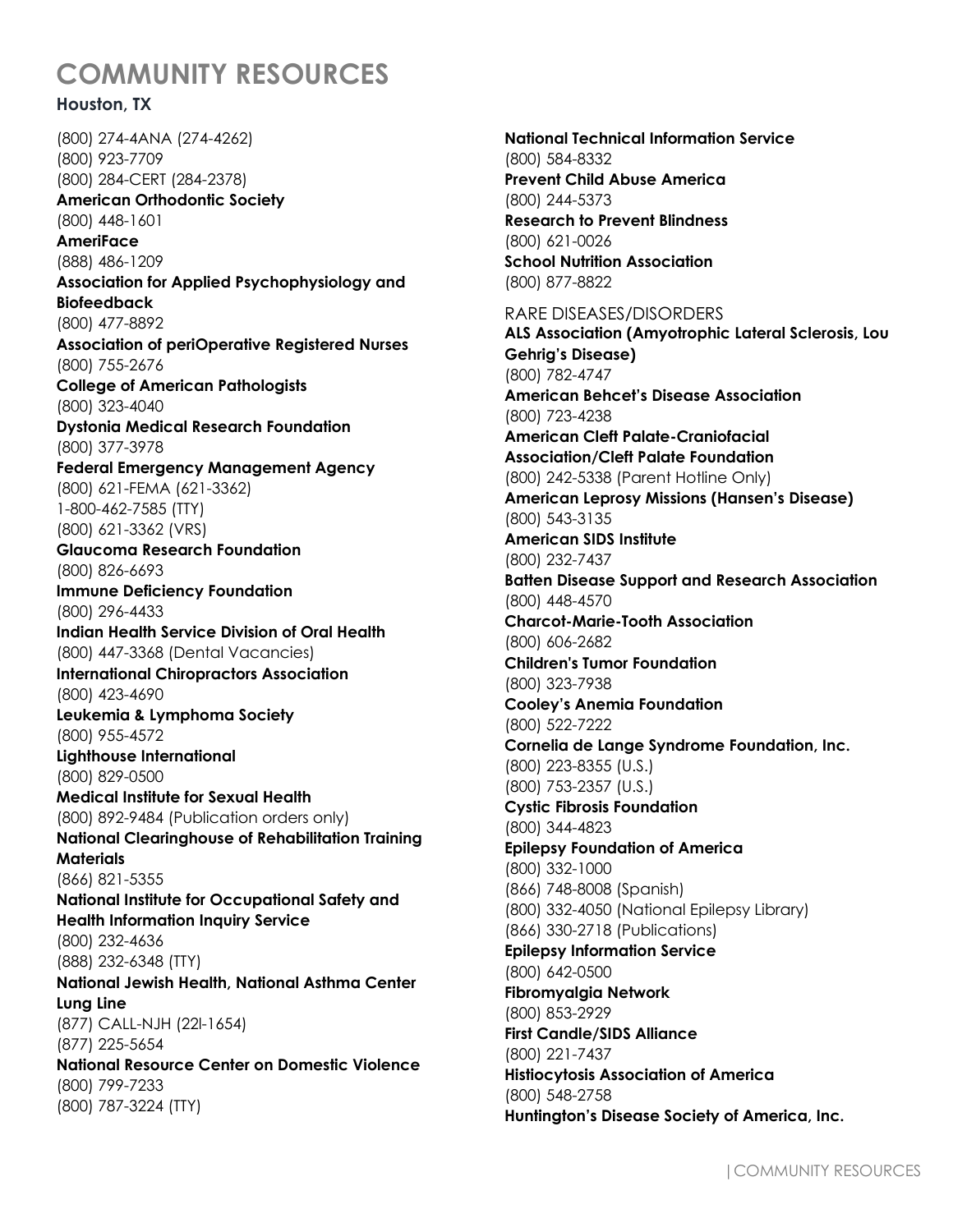### **Houston, TX**

(800) 345-4372 **International Rett Syndrome Association** (800) 818-7388 **Les Turner Amyotrophic Lateral Sclerosis Foundation, Ltd.** (888) ALS-1107 (257-1107) **Lupus Foundation of America** (800) 558-0121 (800) 558-0231 (Spanish) **Multiple Sclerosis Association of America** (800) 532-7667 (National Headquarters) **Multiple Sclerosis Foundation** (888) 673-6287 **Muscular Dystrophy Association** (800) 572-1717 **Myasthenia Gravis Foundation** (800) 541-5454 **National Down Syndrome Congress** (800) 232-6372 **National Down Syndrome Society Hotline** (800) 221-4602 **National Fibromyalgia Partnership** (866) 725-4404 **National Fragile X Foundation** (800) 688-8765 **National Hansen's Disease Programs** (800) 642-2477 **National Hemophilia Foundation** (800) 42-HANDI (424-2634) **National Institute of Neurological Disorders and Stroke** (800) 352-9424 **National Lymphedema Network** (800) 541-3259 **National Marfan Foundation** (800) 8-MARFAN (862-7326), ext. 126 **National Multiple Sclerosis Society** (800) 344-4867 **National Organization for Albinism and Hypopigmentation** (800) 473-2310 (800) 648-2310 (Fax) **National Organization for Rare Disorders** (800) 999-6673 **National Reye's Syndrome Foundation** (800) 233-7393 **National Spasmodic Torticollis Association** (800) 487-8385

**National Sudden and Unexpected Infant/Child Death & Pregnancy Loss Resource Center** (866) 866-7437 **Neurofibromatosis, Inc.** (800) 942-6825 (Hotline) **Osteogenesis Imperfecta Foundation, Inc.** (844) 889-7579 **Paget's Foundation** (800) 237-2438 **Prader-Willi Syndrome Association** (800) 926-4797 **Scleroderma Foundation** (800) 722-4673 (Helpline) **Sickle Cell Disease Association of America, Inc.** (800) 421-8453 **Sjögren's Syndrome Foundation, Inc.** (800) 475-6473 **Spina Bifida Association** (800) 621-3141 **Spondylitis Association of America** (800) 777-8189 **Sturge-Weber Foundation** (800) 627-5482 **Support Organization for Trisomy 18, 13 and Related Disorders** (800) 716-SOFT (716-7638) **Tourette Syndrome Association, Inc.** 888-4-TOURET (486-8738) **Trigeminal Neuralgia Association** (800) 923-3608 **Tuberous Sclerosis Alliance** (800) 225-6872 **Turner Syndrome Society of the United States** (800) 365-9944 **United Cerebral Palsy Association** (800) 872-5827 **United Leukodystrophy Foundation** (800) 728-5483 **Vasculitis Foundation** (800) 277-9474 **Wilson's Disease Association** (866) 961-0533 REHABILITATION **AbleData (Assistive Devices, Rehabilitation)** (800) 227-0216 (703) 992-8313 (TTY) **National Institute for Rehabilitation Engineering**

(800) 736-2216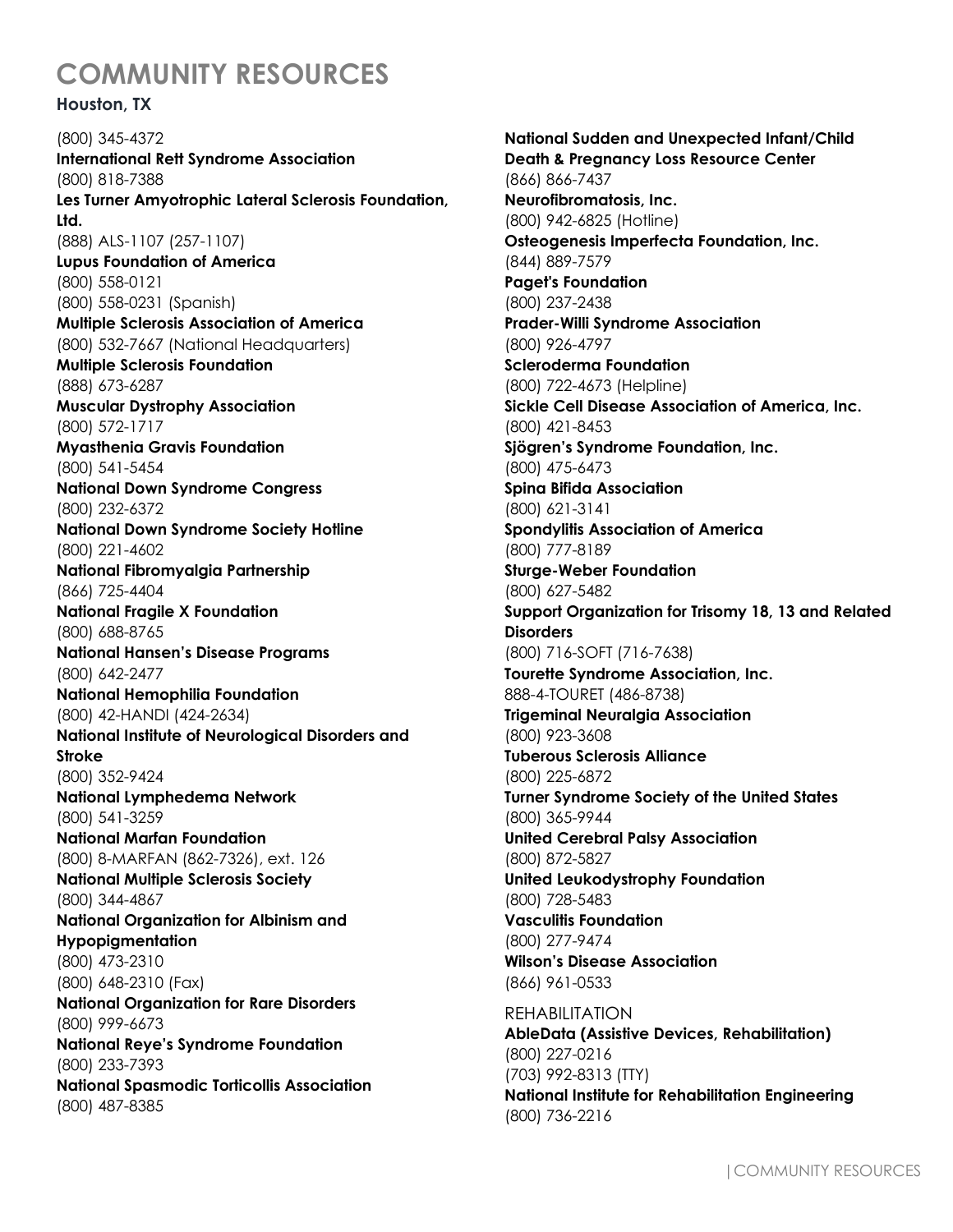#### **Houston, TX**

**Phoenix Society for Burn Survivors** (800) 888-2876

SAFETY

**National Program for Playground Safety** (800) 554-PLAY (554-7529) **National Safety Council**

(800) 621-7615 (800) 767-7236 (National Radon Hotline)

**Safe Sitter** (800) 255-4089

**U.S. Consumer Product Safety Commission Hotline**  (800) 638-2772 (301) 595-7054 (TTY)

**Vehicle Safety Hotline National Highway Traffic Safety Administration** (888) 327-4236 (800) 424-9153 (TTY)

SEXUAL EDUCATION

**Planned Parenthood Federation of America, Inc.**  (800) 230-PLAN (230-7526) (800) 287-8188 (802) 448-9700 **Sexually Transmitted Diseases**

**American Social Health Association** (800) 227-8922

SKIN DISEASE **National Psoriasis Foundation** (800) 723-9166

SMOKING/SMOKELESS TOBACCO **Smoking Quitline of the National Cancer Institute** (877) 44U-QUIT (448-7848) (800) 332-8615 (TTY) **Smoking, Tobacco and Health Information Line Office on Smoking and Health, CDC**

(800) 232-4636 (Recording) (800) 784-8669 (QUIT NOW) (888) 232-6348 (TTY)

**STROKE American Heart Association Stroke Connection** (888) 4-STROKE (English) (888) 478-7653 (888) 474-VIVE (Spanish) **National Stroke Association** (800) STROKES (787-6537)

STUTTERING **National Center for Stuttering** (800) 221-2483 **National Stuttering Association** (800) We Stutter (937-8888) **Stuttering Foundation of America**

(800) 992-9392

SUBSTANCE ABUSE **National Inhalant Prevention Coalition**  (800) 269-4237 (Recording) **Substance Abuse and Mental Health Services Administration** (877) SAMHSA-7 (877-726-4727) (800) 487-4889 (TDD)

SUICIDE PREVENTION HOTLINES **National Suicide Prevention Lifeline** (800) 273-TALK (273-8255) (800) 799-4TTY (779-4889) (TTY) (888) 628-9454 (Spanish)

SURGERY/FACIAL PLASTIC SURGERY **American Society of Plastic Surgeons, Inc.** (800) 514-5058 (Referral Service)

TRAUMA **American Trauma Society** (800) 556-7890

(800) 521-0198

UROLOGICAL DISORDERS **American Association of Kidney Patients** (800) 749-2257 **American Kidney Fund** (800) 638-8299 **American Urological Association** (866) RING-AUA (746-4282) **Health Care Services National Kidney Foundation** (800) 622-9010 **National Association for Continence** (800) 252-3337 **National Kidney and Urologic Diseases Information Clearinghouse** (800) 891-5390 (866) 569-1162 (TTY) **PKD Foundation** (800) 753-2873, ext. 187 **Simon Foundation for Continence** (800) 237-4666 VETERANS **National Veterans Services Fund, Inc.**